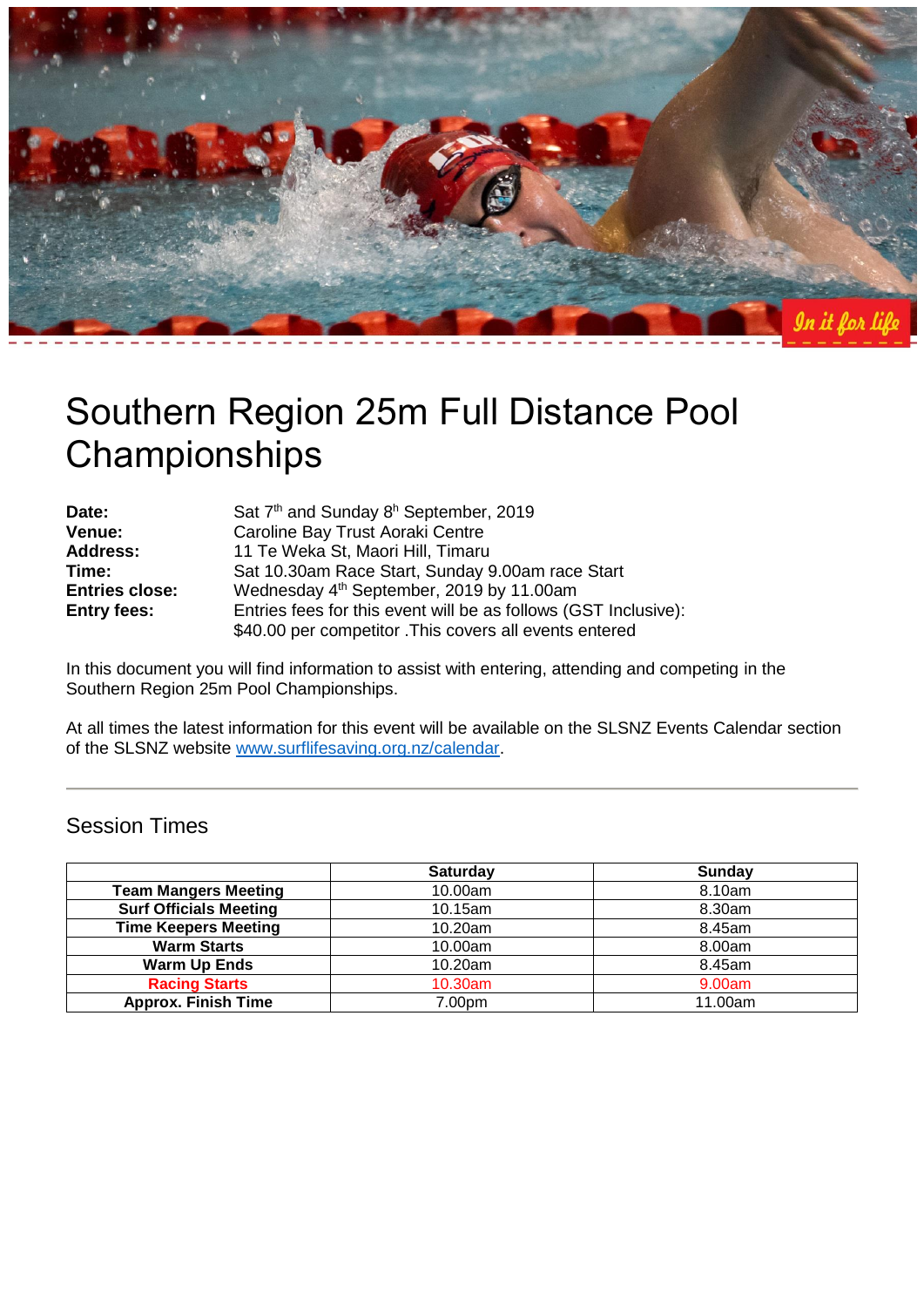## Event Entry Process Entries Close: **Wednesday 4th September, 2019 by 11.00am**

Please note:

- There will be **no late entries permitted**.
- Team Manager's contact details must be updated on the online system to ensure that the relevant person receives all updated information directly. Failure to list a team manager may mean that you will miss out on vital information.

All entry fees will be calculated via the online entry system following the close of entries and your club will be invoiced directly (fees mentioned on page 1).

#### **Please note:**

- **Entries Close:** Monday 13th August, 2019**,** 9.00am. There will be **no late entries** permitted.
- **Team Manager's contact** details must be updated on the online system to ensure that the relevant person receives all updated information directly. Failure to list a team manager may mean that you will miss out on vital information.
- **Entering Teams:** You must enter the required number of people as specified for team events otherwise your entry in that event will not be accepted. This will be shown as an incomplete entry as per below:

| <b>RELAYS</b>    |                                        |                 |
|------------------|----------------------------------------|-----------------|
| <b>NAME</b>      | <b>EVENT</b>                           | <b>STATUS</b>   |
| North Beach SLSC | Open Boys - 200 Open 4x50 Medley Relay | 而<br>Incomplete |
|                  |                                        |                 |

 **Events:** At the end of this memo you will find a list of events, you no longer need event entry codes for events, you will only need to either select the event name in the drop down box for a competitor or selection a competitor to enter into a team event.

#### **Example of entry boxes below**

| <b>INDIVIDUALS</b>       |                                            |                                |                    |  |
|--------------------------|--------------------------------------------|--------------------------------|--------------------|--|
| <b>NAME</b>              |                                            | <b>DATE OF</b><br><b>BIRTH</b> | <b>EVENTS</b>      |  |
| <b>Last Name</b>         | LORD                                       |                                |                    |  |
| <b>First Name</b>        | Michael                                    |                                |                    |  |
| Date of Birth 27/01/1983 |                                            | (dd/mm/yy)                     |                    |  |
| Gender                   | $\odot$ Male<br>∩ Female                   |                                |                    |  |
| Event 1                  | Open Boys - 100 Open Manikin Tow with Fins |                                | $\pmb{\mathrm{v}}$ |  |
| Event 2                  | - None                                     |                                |                    |  |
| Event 3                  | - None                                     |                                |                    |  |
| Event 4                  | - None                                     |                                |                    |  |

In it for life

**TSB** Lottery Grants Board

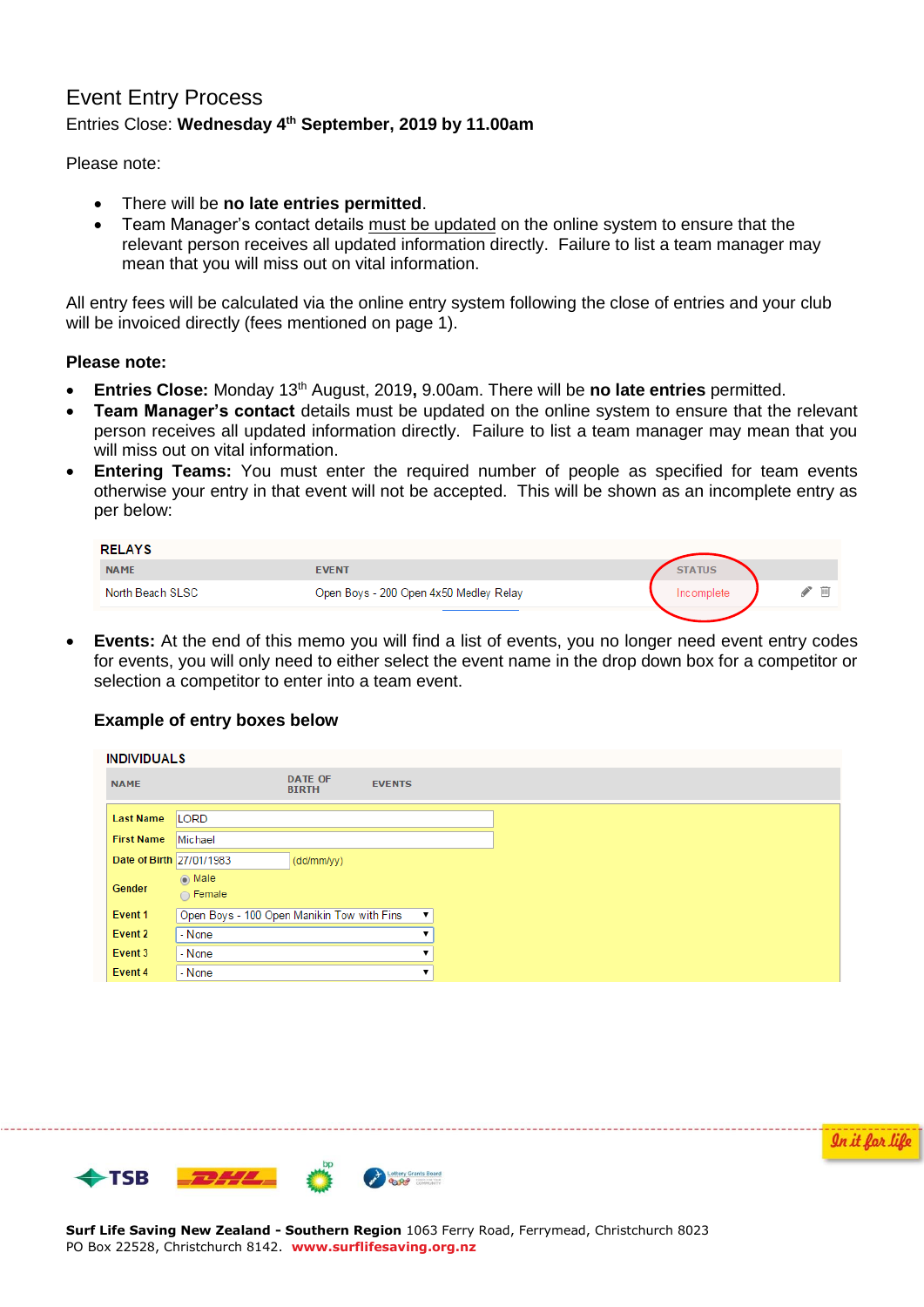| <b>RELAYS</b> |                                        |                   |                     |               |                           |
|---------------|----------------------------------------|-------------------|---------------------|---------------|---------------------------|
| <b>NAME</b>   |                                        | <b>EVENT</b>      |                     | <b>STATUS</b> |                           |
|               | OPEN BOYS - 200 OPEN 4X50 MEDLEY RELAY |                   |                     |               | <b>Import Player Data</b> |
|               | <b>Team Name</b>                       |                   |                     |               |                           |
|               | North Beach SLSC                       |                   |                     |               |                           |
|               | <b>LAST NAME</b>                       | <b>FIRST NAME</b> | <b>GENDER (M/F)</b> | DOB (D/M/YY)  |                           |
| $1*$          | LORD                                   | Michael           | M                   | 27/01/83      | Ø                         |
| $2^*$         |                                        |                   |                     |               | $\oslash$                 |
| $3*$          |                                        |                   |                     |               | Ø                         |
| $4*$          |                                        |                   |                     |               | Ø                         |
|               | <b>Save</b><br>cancel                  |                   |                     |               |                           |

- We appeal to clubs to only entre athletes in events that they intend on competing in. We will be using the Meet Manager system throughout the Pool Championships to do all changes and online results.
- Competitors can only compete in any event once. E.g. U12 boy cannot compete in the 4x50m U12 Boys Obstacle Relay and the 4x50m U12 Mixed Obstacle Relay.

If you have any issues using the new system please do not hesitate to contact Scotty Roberts.

## Eligibility of competitors

This competition is open to any SLSNZ affiliated club. Without the following details your members will not be eligible to compete nor will they be able to be entered through the online entry system. SLSNZ reserve the right to limit the number of competitors per event.

- a) Current Members (i.e. must not be stored in the 'Last Season Members' or 'Historical Members' folder on the PAM Database.
- b) Must have the "Membership Form Received" by SLSNZ. (indicated by a 'tick box' at the top of the individuals membership tab)
- c) Have a DOB recorded on the PAM Database.
- d) Have a PRIMARY membership with the club they intend to compete for (membership status displayed in the 'Membership' tab of the individual in the Database)
- e) Team substitutes must be registered in some capacity in the event (see notes below)

Please Note:

- It is not a requirement of the event that competitors hold the Surf Lifeguard Award. But they need to be a member of the club they wish to compete for.
- Combined club teams for relays will not be permitted.
- All competitors, including possible substitutes, are to have met all of the eligibility criteria outlined above by the close of entries.

## Age

A competitor's age group is determined by their age as at midnight on 30th September within the current season. This event will be held in this criteria

For example if the current season is 2019/20 then the season is 1st June 2018 to 30th June 2020 and the age date is the 30th September 2019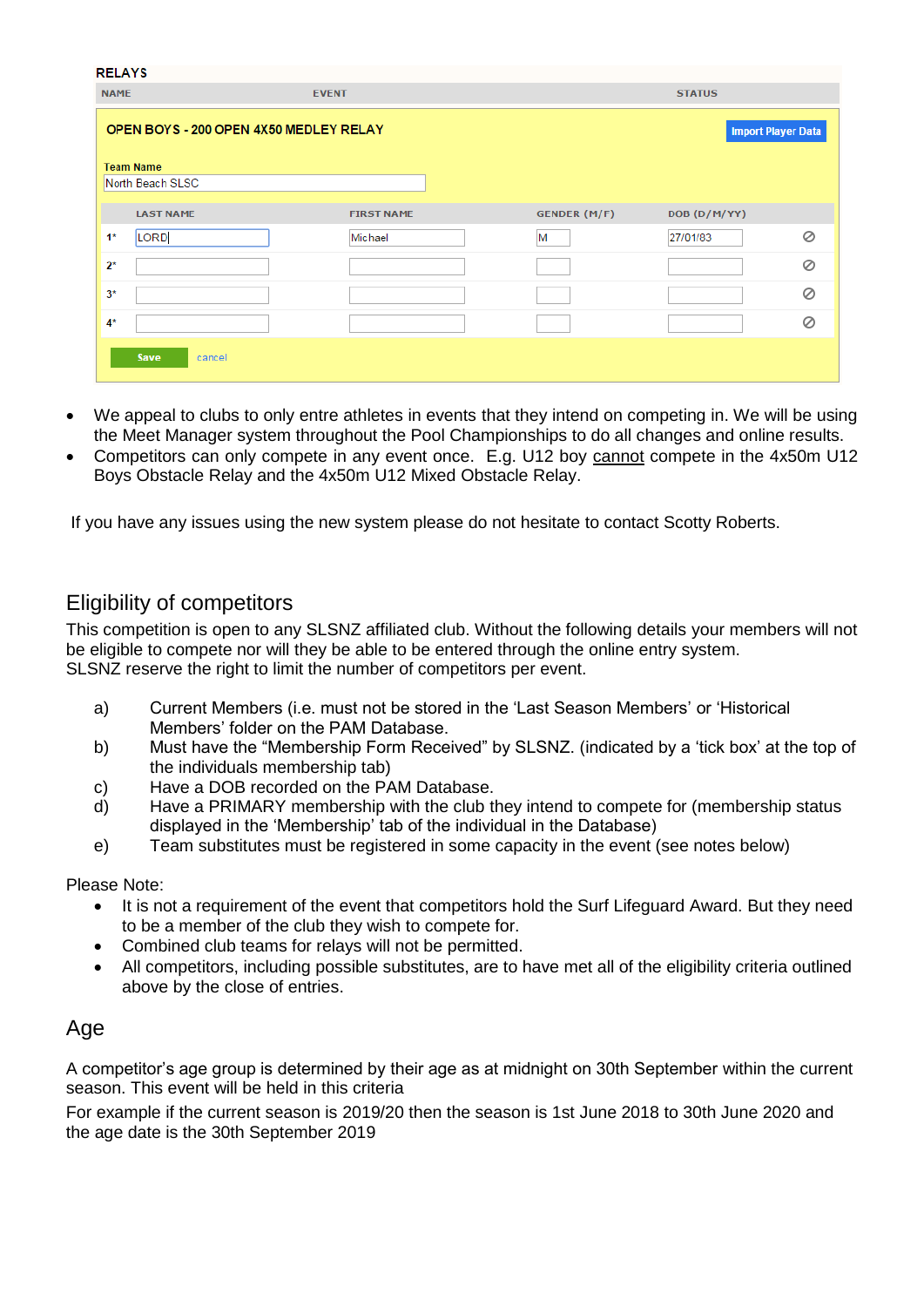As stated in (e) above, all team substitutes must be registered in some capacity in the competition. This means that if an athlete is competing in any event for example the 50m Swim with Fins, they are registered for the overall event.

In some instances clubs have to substitute members for their team events which can be problematic if the person who is the substitute is not competing in any other event. Therefore any potential substitutes (who are not already competing) must be entered into event code 300 Substitutes. This is to allow fairness to all by ensuring that all eligibility criteria are met.

#### **Please Note:**

Individual entries cannot be substituted for by another competitor; only team entries as outlined in the Surf Sport Competition Manual.

#### **Note**

This event allows the inclusion of U10 athletes to allow greater club inclusion for racing. This is an exception to the National Pool Rules , and U10 atletes **WILL NOT** be allowed to race at National Events U10 Races- All u10 races will be 25m , including relays

#### **Please Note:**

- 1. All competitors age will be as of midnight  $30<sup>th</sup>$  September 2019
- 2. Masters must be aged 30 years or older before midnight 30<sup>th</sup> September 2019 to be eligible to compete in that age group.
- 3. Competitors (individual and team events) may compete in age groups as detailed below:
	- U10 may compete in U10, and U12, U14 events
	- U12 may compete in U12, U14 events, U16, U19 and Open events
	- U14 may compete in U14 events, U16, U19 and Open events
	- U16 may compete in U16, U19 and Open events
	- U19 may compete in U19 and Open events
	- Open can only compete in Open events
	- Masters may compete in Masters and Open events
- 4. Competitors can only compete in any event once (individual and team events), for example an U19 competitor wishing to compete in the 50m with Fins must choose either the U19 or Open event, not both. The patient for the line throw in the U19 age group cannot become the 'rescuer' or 'patient' in the Open age group.
- 5. The 50m obstacle swim has been classified as the same event as the 100m obstacle swim. This means that U12 athletes can only enter one of these events – either their own age group, or they can choose to swim up in a 100m obstacle swim but not both.
- 6. U12 and U14 competitors may not compete in any manikin event.
- 7. U12 and U14 competitors may not compete in any Line Throw event.
- 8. Although the way has been paved for U14 competitors to compete up in a number of events coaches and team managers are encouraged to use their discretion with regards to this ruling and take into account the welfare of their athletes.

## Time Keepers

A large number of time keepers are required to ensure the successful running of the Southern Region 25m Pool Championships

As such, each competing club will be required to supply timekeepers during some if not all of the sessions. On close of entries clubs will be emailed the exact session times and the number of time keepers they will require. We require 16 timekeepers to cover each session. The number your club will require will be based on total number of entries and the number of entries that your club has. Penalties will be imposed to those clubs who fail to meet this requirement.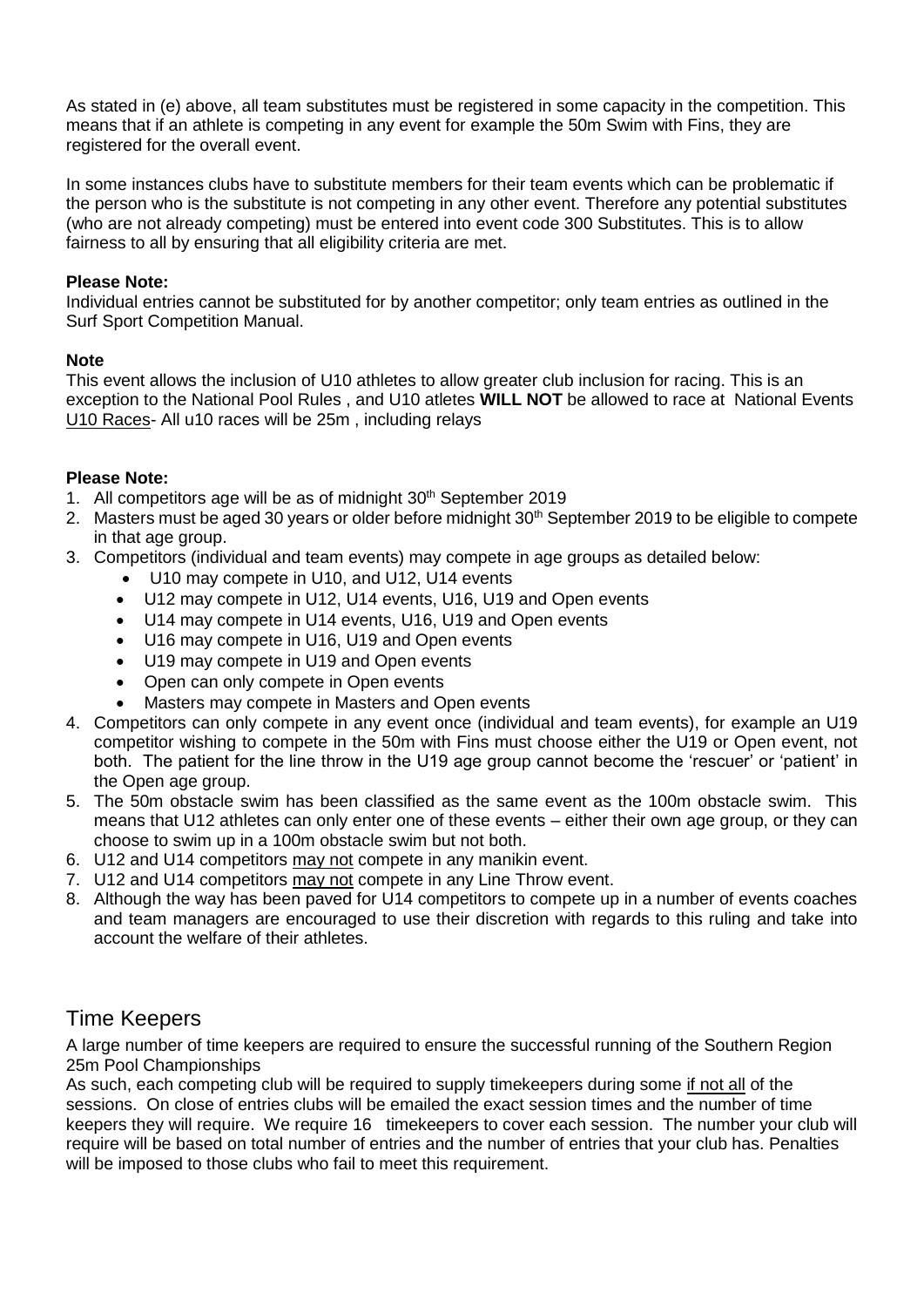### In water Helpers

All clubs will need to provide one in water helper to assist in setting the equipment for races. If a club does not provide one they will be ineligible to race. This event cannot be done without the in water helpers , They will need to have fins , goggles and wetsuit is recommend as it can get cold jumping in and out of the water .

## Event times and proposed programme

The following is a general indication of the Event Timetable and Competition Programme and should only be used as a guide at this stage. A detailed daily timetable of events will be prepared and circulated once final entry numbers are received.

|                               | Saturday 7th | Sunday 8th |
|-------------------------------|--------------|------------|
| <b>Team Mangers Meeting</b>   | 10.00am      | 8.10am     |
| <b>Surf Officials Meeting</b> | 10.15am      | 8.30am     |
| <b>Time Keepers Meeting</b>   | 10.20am      | 8.45am     |
| <b>Warm Starts</b>            | 10.00am      | 8.00am     |
| <b>Warm Up Ends</b>           | 10.20am      | 8.45am     |
| <b>Racing Starts</b>          | 10.30am      | 9.00am     |
| <b>Approx. Finish Time</b>    | 7.00pm       | 11.00am    |

#### **Prize Giving**

Results will be posted throughout the event as they come to hand. Team managers only, can then come to the event administration area to collect place getters ribbons

## Event Rules

The Southern Region 25m Pool Championships Event will be conducted under the rules as published in the SLSNZ 25m Full Distance Pool Competition Manual. This manual is based upon the International Life Saving (ILS) World Championship Rules.

[SLSNZ\\_PoolCompetitionManual-25m-Pool-Full-Distant-Events](https://www.surflifesaving.org.nz/media/858808/201705_SLSNZ_PoolCompetitionManual-25m-Pool-Full-Distant-Events-.pdf)

## Points Score

The following points will be awarded for each individual and team race.

**Individual Events:** 3, 2, 1 **Team Events:** 5, 3, 1

For more information please do not hesitate in getting in contact.

Scotty Roberts [Scotty.roberts@surflifesaving.org.nz](mailto:Scotty.roberts@surflifesaving.org.nz) 0275571013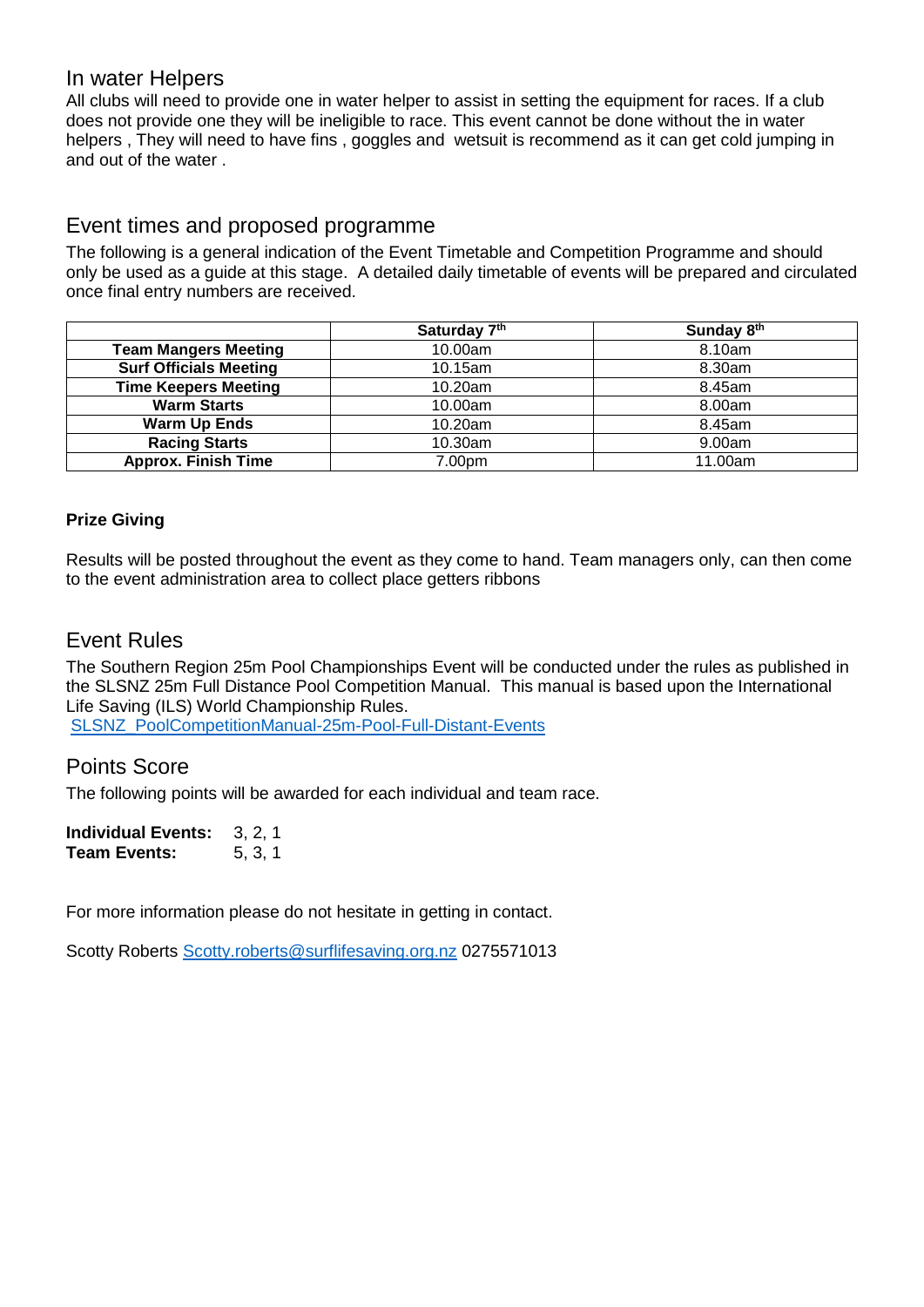## Draft Programme

| Session 1: 10.30am Start                |
|-----------------------------------------|
| U14 Mens 50m Swim with Fins             |
| U14 Womens 50m Swim with Fins           |
| U13 Mens 50m Swim with Fins             |
| U13 Womens 50m Swim with Fins           |
| U12 Mens 50m Swim with Fins             |
| U12 Womens 50m Swim with Fins           |
| U11 Mens 50m Swim with Fins             |
| U11 Womens 50m Swim with Fins           |
| U10 Mens 25m Swim with Fins             |
| U10 Womens 25m Swim with Fins           |
| U14 Mens 50m Brick Carry without Fins   |
| U14 Womens 50m Brick Carry without Fins |
| U13 Mens 50m Brick Carry without Fins   |
| U13 Womens 50m Brick Carry without Fins |
| U12 Mens 50m Brick Carry without Fins   |
| U12 Womens 50m Brick Carry without Fins |
| U11 Mens 50m Brick Carry without Fins   |
| U11 Womens 50m Brick Carry without Fins |
| <b>Set Up</b>                           |
| U14 Womens 4x50m Obstacle Relay         |
| U14 Womens 100m Swim with Obstacles     |
| U14 Mixed 4x50m Obstacle Relay          |
| U14 Mens 4x50m Obstacle Relay           |
| U14 Mens 100m Swim with Obstacles       |
| U13 Womens 100m Swim with Obstacles     |
| U13 Mens 100m Swim with Obstacles       |
| U12 Womens 50 Swim with Obstacles       |
| U12 Womens 4x50m Obstacle Relay         |
| U12 Mixed 4x50m Obstacle Relay          |
| U12 Mens 50 Swim with Obstacles         |
| U12 Mens 4x50m Obstacle Relay           |
| U11 Womens 50m Swim with Obstacles      |
| U11 Mens 50m Swim with Obstacles        |
| U10 Womens 25m Swim with Obstacles      |
| U10 Mens 25m Swim with Obstacles        |
| Session 2:1.00pm -3.00pm                |
| <b>Senior Events Start</b>              |
| U16 Mens 200m Swim with Obstacles       |
| U16 Womens 200m Swim with Obstacles     |
| U19 Mens 200m Swim with Obstacles       |
| U19 Womens 200m Swim with Obstacles     |
| Open Mens 200m Swim with Obstacles      |
| Open Womens 200m Swim with Obstacles    |
|                                         |
| Masters Mens 100 Swim with Obstacles    |
| Masters Womens 100 Swim with Obstacles  |
| U16 Mens 4x50m Obstacle Relay           |
| U16 Womens 4x50m Obstacle Relay         |
| U19 Mens 4x50m Obstacle Relay           |
| U19 Womens 4x50m Obstacle Relay         |
| Open Mens 4x50m Obstacle Relay          |
| Open Mixed 4x50m Obstacle Relay         |
| Open Womens 4x50m Obstacle Relay        |
| <b>Break</b>                            |
| U16 Mens Line Throw                     |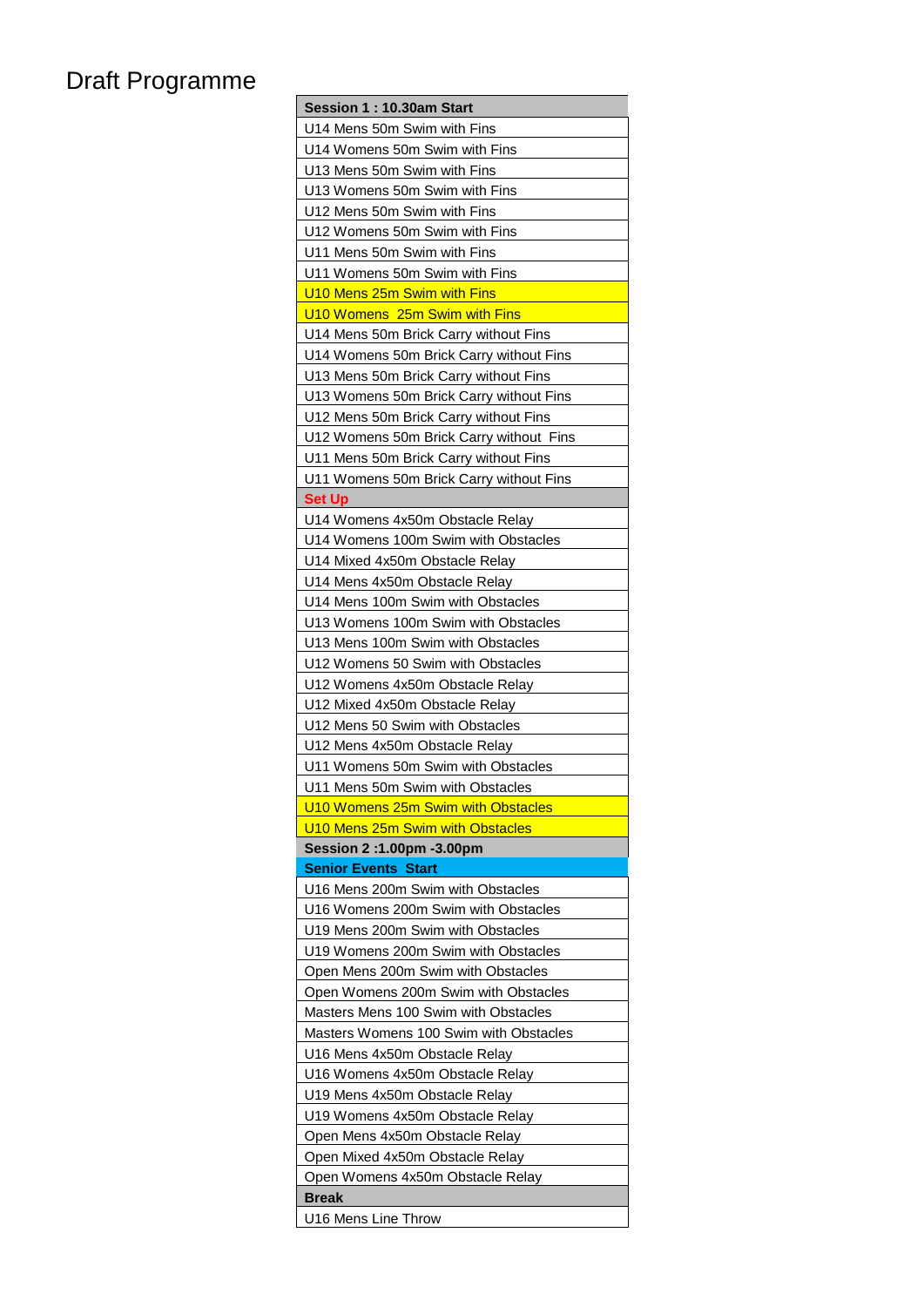| U16 Womens Line Throw                                                           |
|---------------------------------------------------------------------------------|
| U19 Mens Line Throw                                                             |
| U19 Womens Line Throw                                                           |
| Open Mens Line Throw                                                            |
| Open Womens Line Throw                                                          |
| <b>Masters Mens Line Throw</b>                                                  |
| <b>Masters Womens Line Throw</b>                                                |
| Session 3: 3.00pm-5.00pm                                                        |
| Open Mens 100m Manikin Tow with Fins                                            |
| Open Womens 100m Manikin Tow with Fins                                          |
| U19 Mens 100m Manikin Tow with Fins                                             |
| U19 Womens 100m Manikin Tow with Fins                                           |
| U16 Mens 100m Manikin Tow with Fins                                             |
| U16 Womens 100m Manikin Tow with Fins                                           |
| Masters Mens 100m Manikin Tow with Fins                                         |
| Masters Womens 100m Manikin Tow with Fins                                       |
| Open Mens 100m Manikin Carry with Fins                                          |
| Open Womens 100m Manikin Carry with Fins                                        |
| <b>Break</b>                                                                    |
| U16 Men's 100m Rescue Medley Manikin                                            |
| U16 Women's 100m Rescue Medley Manikin                                          |
| U19 Men's 100m Rescue Medley Manikin                                            |
| U19 Women's 100m Rescue Medley Manikin<br>Open Men's 100m Rescue Medley Manikin |
|                                                                                 |
| Open Women's 100m Rescue Medley Manikin                                         |
| U16 Womens 4x50m Medley Relay                                                   |
| U16 Mens 4x50m Medley Relay                                                     |
| U19 Womens 4x50m Medley Relay                                                   |
| U19 Mens 4x50m Medley Relay                                                     |
| Open Mixed 4x50m Medley Relay                                                   |
| Open Womens 4x50m Medley Relay                                                  |
| Open Mens 4x50m Medley Relay                                                    |
| Masters Mens 50m Swim with Fins                                                 |
| Masters Womens 50m Swim with Fins                                               |
| Set Up Session 4: 5.00pm -7.00pm                                                |
| U16 Mens 50m Manikin Carry without Fins                                         |
| U16 Womens 50m Manikin Carry without Fins                                       |
| U19 Mens 50m Manikin Carry without Fins                                         |
| U19 Womens 50m Manikin Carry without Fins                                       |
| Open Mens 50m Manikin Carry without Fins                                        |
| Open Womens 50m Manikin Carry without Fins                                      |
| U16 Mens 4 x 25m Manikin Relay                                                  |
| U16 Womens 4x 25m Manikin Relay                                                 |
| U19 Mens 4 x 25m Manikin Relay                                                  |
| U19 Womens 4 x 25m Manikin Relay                                                |
| Open Mens 4 x 25m Manikin Relay                                                 |
| Open Womens 4 x25 Manikin Relay                                                 |
| <b>Break</b>                                                                    |
| U16 Mens 50m Swim with Fins                                                     |
| U16 Womens 50m Swim with Fins                                                   |
| U19 Mens 50m Swim with Fins                                                     |
| U19 Womens 50m Swim with Fins                                                   |
| Open Mens 50m Swim with Fins                                                    |
| Open Womens 50m Swim with Fins<br><b>Break</b>                                  |
| 6x50m Mega Relay                                                                |
|                                                                                 |